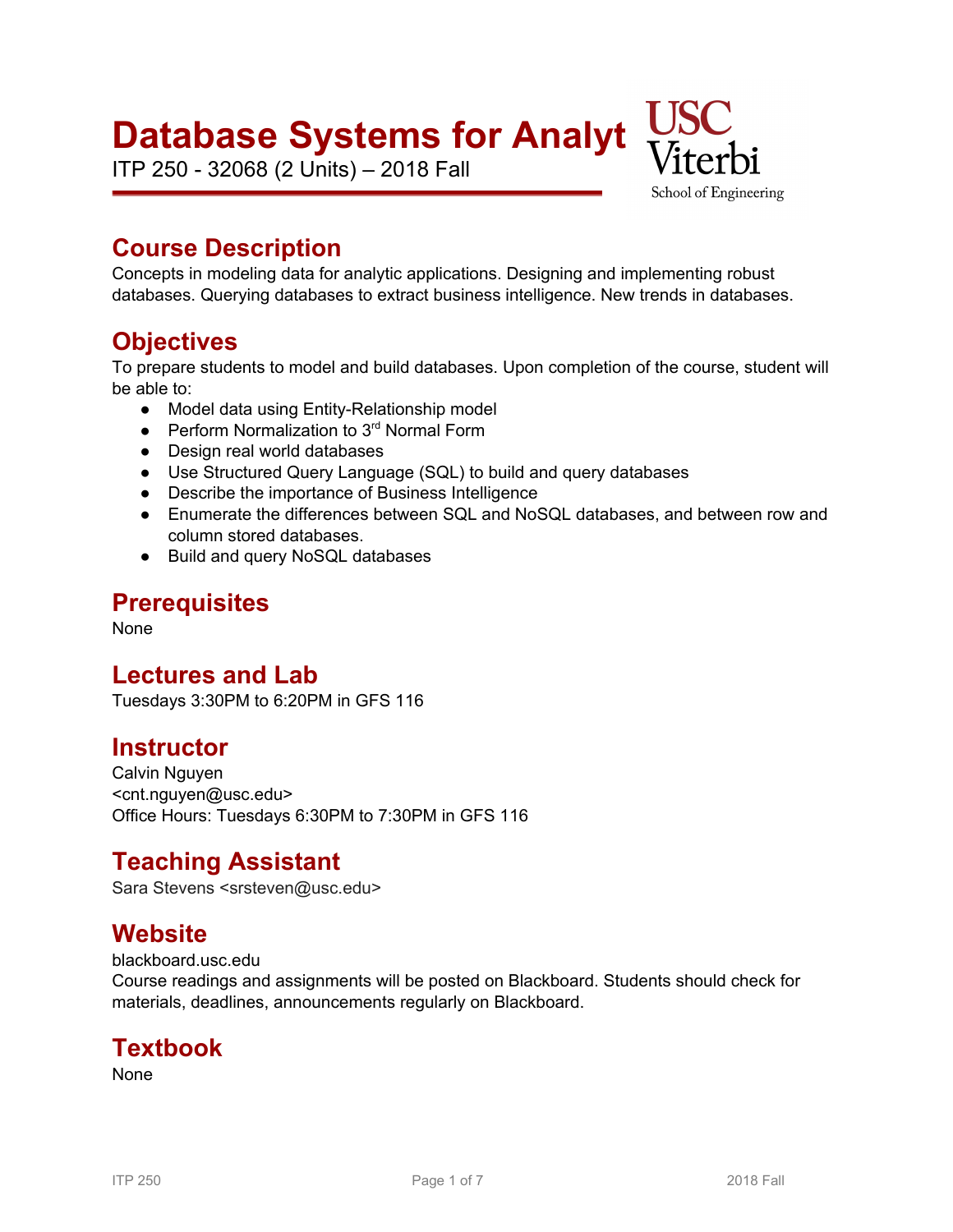# **Software**

Students can use their own computers or login to the Viterbi Virtual Lab. The software will be provisioned through the Viterbi Virtual Lab. Specifically, you will be using

- Microsoft Access
- MySQL and MySQL Workbench
- MongoDB

# **Final Project**

There will be one final project that will be team based. Teams of 2-4 students will be formed. This is a comprehensive project deriving from all topics discussed during the semester.

# **Grading**

The weight of the graded material during the semester is listed below:

| 25% |
|-----|
| 25% |
| 25% |
| 25% |
|     |

The following grading scale will be used to determine your letter grade:

| A  | 100-95      |
|----|-------------|
| А- | 95-92       |
| B+ | 92-89       |
| В  | 89-86       |
| B- | 86-83       |
| C+ | 83-80       |
| C. | 80-77       |
| C- | 77-74       |
| D+ | 74-71       |
| D. | 71-68       |
| D- | 68-65       |
| F. | 65 or below |

# **Policies**

### **Exams**

- The use of mobile devices, books, notes or computers is not be permitted during the exam.
- No make-up exams will be offered except for documented medical or family emergencies.

#### **Homework**

- **●** Students are encouraged to work with their classmates. However, students must turn in their own original work.
- **●** Late homework submissions will be subject to a late penalty. The penalty is 25% per day. No assignments will be accepted later than four days from the due date.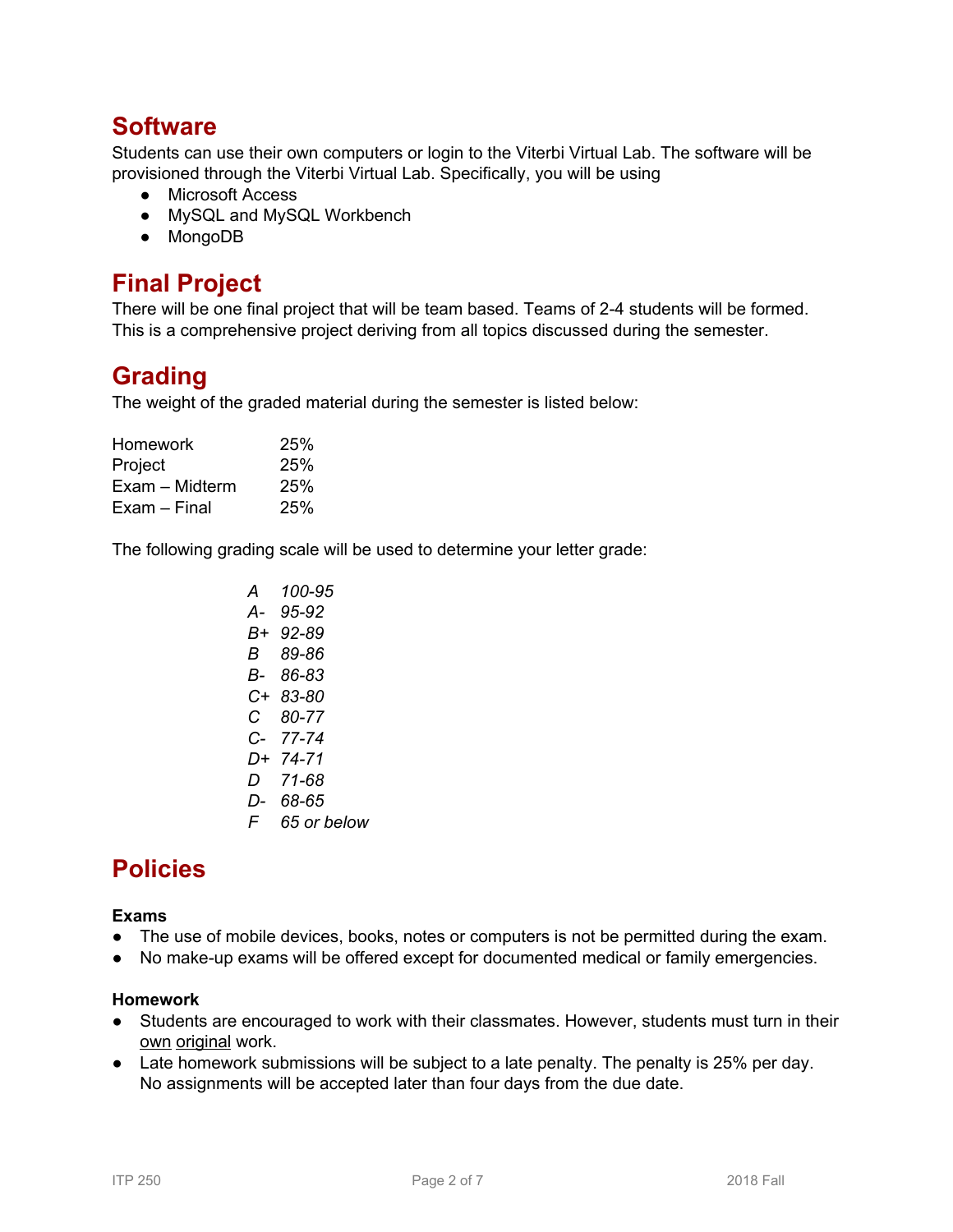# **Incomplete and Missing Grades**

Excerpts for this section have been taken from the University Grading Handbook, located at [http://www.usc.edu/dept/ARR/grades/gradinghandbook/index.html.](http://www.usc.edu/dept/ARR/grades/gradinghandbook/index.html) Please see the link for more details on this and any other grading concerns.

A grade of Missing Grade (MG) "should only be assigned in unique or unusual situations… for those cases in which a student does not complete work for the course before the semester ends. All missing grades must be resolved by the instructor through the Correction of Grade Process. One calendar year is allowed to resolve a MG. If an MG is not resolved [within] one year the grade is changed to [Unofficial Withdrawal] UW and will be calculated into the grade point average a zero grade points.

A grade of Incomplete (IN) "is assigned when work is no completed because of documented illness or other 'emergency' **occurring after the twelfth week** of the semester (or 12 th week equivalency for any course scheduled for less than 15 weeks)."

# **Students with Disabilities**

Any student requesting academic accommodations based on a disability is required to register with Disability Services and Programs (DSP) each semester. A letter of verification for approved accommodations can be obtained from DSP. Please be sure the letter is delivered to your course instructor (or TA) as early in the semester as possible. If you need accommodations for an exam, the form needs to be given to the instructor at least two weeks before the exam.

DSP is located in STU 301 and is open from 8:30am to 5:00pm, Monday through Friday. Contact info: 213-740-0776 (Phone), 213-740-6948 (TDD only), 213-740-8216 (FAX), [ability@usc.edu,](mailto:ability@usc.edu) [http://sait.usc.edu/academicsupport/centerprograms/dsp/home\\_index.html](http://sait.usc.edu/academicsupport/centerprograms/dsp/home_index.html).

# **Statement on Academic Conduct and Support Systems**

### **Academic Conduct**

Plagiarism – presenting someone else's ideas as your own, either verbatim or recast in your own words – is a serious academic offense with serious consequences. Please familiarize yourself with the discussion of plagiarism in *SCampus* in Section 11, *Behavior Violating University*

*Standards*[https://scampus.usc.edu/1100-behavior-violating-university-standards-and-app](https://scampus.usc.edu/1100-behavior-violating-university-standards-and-appropriate-sanctions/) [ropriate-sanctions/.](https://scampus.usc.edu/1100-behavior-violating-university-standards-and-appropriate-sanctions/) Other forms of academic dishonesty are equally unacceptable. See additional information in *SCampus* and university policies on scientific misconduct, [http://policy.usc.edu/scientific-misconduct/.](http://policy.usc.edu/scientific-misconduct/)

Discrimination, sexual assault, and harassment are not tolerated by the university. You are encouraged to report any incidents to the *Office of Equity and Diversity* <http://equity.usc.edu/> or to the *Department of Public Safety*

<http://capsnet.usc.edu/department/department-public-safety/online-forms/contact-us>. This is important for the safety whole USC community. Another member of the

university community – such as a friend, classmate, advisor, or faculty member – can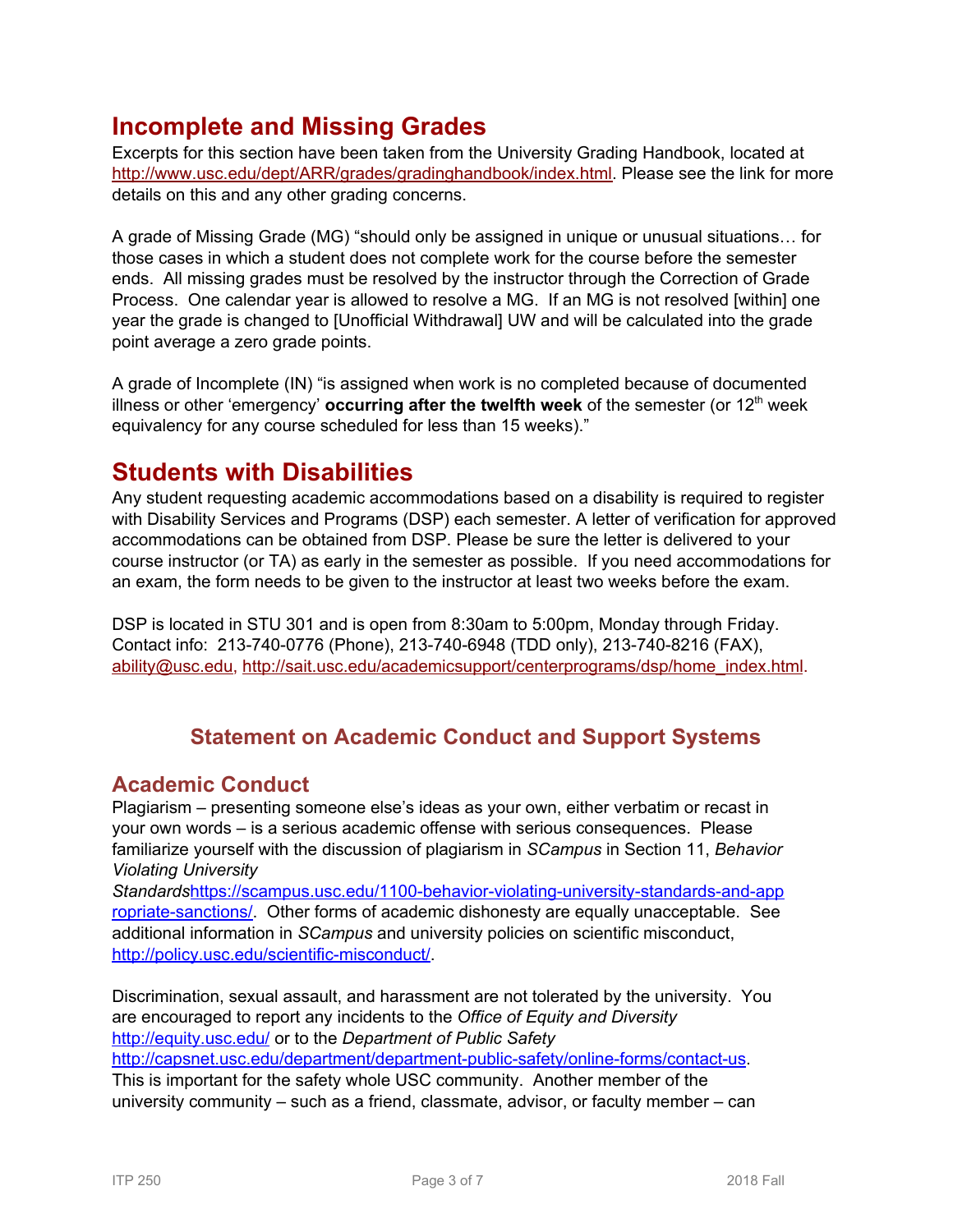help initiate the report, or can initiate the report on behalf of another person. *The Center for Women and Men* <http://www.usc.edu/student-affairs/cwm/> provides 24/7 confidential support, and the sexual assault resource center webpage [sarc@usc.edu](mailto:sarc@usc.edu) describes reporting options and other resources.

### **Support Systems**

A number of USC's schools provide support for students who need help with scholarly writing. Check with your advisor or program staff to find out more. Students whose primary language is not English should check with the *American Language Institute* <http://dornsife.usc.edu/ali>, which sponsors courses and workshops specifically for international graduate students. *The Office of Disability Services and Programs* [http://sait.usc.edu/academicsupport/centerprograms/dsp/home\\_index.htmlp](http://sait.usc.edu/academicsupport/centerprograms/dsp/home_index.html)rovides certification for students with disabilities and helps arrange the relevant accommodations. If an officially declared emergency makes travel to campus infeasible, *USC Emergency Information <http://emergency.usc.edu/>*will provide safety and other updates, including ways in which instruction will be continued by means of blackboard, teleconferencing, and other technology.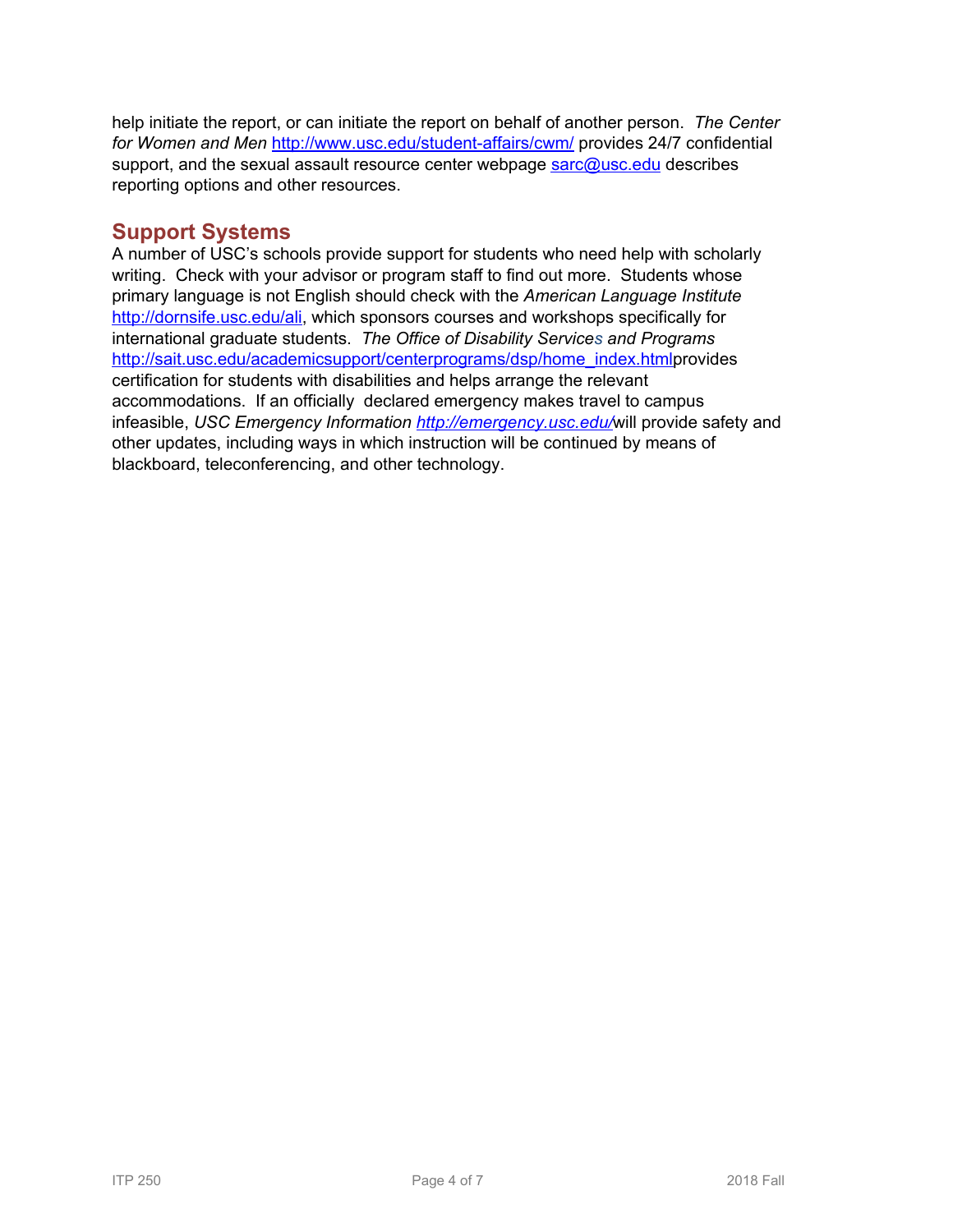# **Course Outline**

### **Week 1 – Aug 21**

*Introduction*

- Syllabus Review
- Brief history of databases and their role in information systems
- Different types of databases and their organizational context
- Survey of DBMS

### **Week 2 – Aug 28**

*Data Modeling*

- Data models
- Business rules
- Relational and entity-relationship modeling *Homework 1 – Due Sep 7*

### **Week 3 – Sep 4**

*Data Modeling (continued)*

- Entities, attributes, relationships
- Keys: primary, foreign, candidate, surrogate, super
- Minimum and maximum cardinality

*Homework 2 – Due Sep 14*

### **Week 4 – Sep 11**

*Entity Relationship Modeling*

- E-R model for modeling business situations
- Notation Methods
- Tools

*Homework 3 – Due Sep 21*

### **Week 5 – Sep 18**

*Normalization*

- Anomalies and the need for normalization
- Normal forms
- First, second, third normal forms
- Denormalization
- Dependency Diagrams

*Homework 4 – Due Sep 28*

#### **Week 6 – Sep 25**

*Structured Query Language*

- Creating a database using MySQL
- DDL
- DML
- SQL Language Introduction

*Homework 5 – Due Oct 5*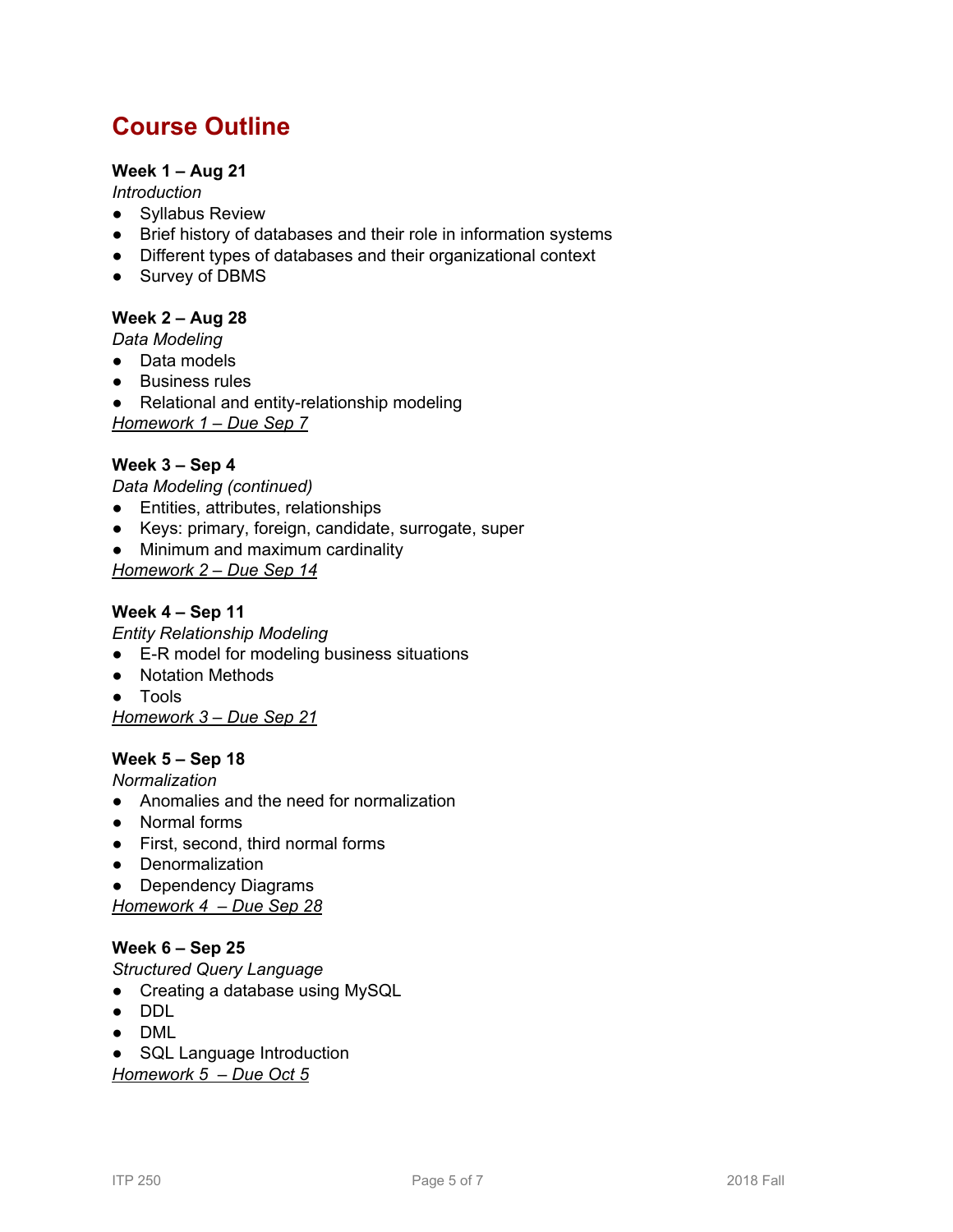**Week 7 – Oct 2** *Midterm Review*

**Week 8 – Oct 9** *Midterm – in class*

### **Week 9 – Oct 16**

*Structured Query Language (continued)*

- **SELECT** queries
- Querying multiple tables
- SQL functions

● Aggregation/grouping

*Homework 6 – Due Oct 26*

#### **Week 10 – Oct 23**

*Structured Query Language (continued)*

- JOINs and Set Operations
- SQL Sub-queries

*Homework 7 – Due Nov 2*

### **Week 11 – Oct 30**

*Business Intelligence Systems*

- Business intelligence
- Data warehouses and data marts
- Business reporting and intelligence
- Data mining

*Homework 8 – Due Nov 9*

### **Week 12 – Nov 6**

*Big Data Analytics*

- Big data
- Hadoop

*Project Part 1 – Due Nov 16*

### **Week 13 – Nov 13**

*Big Data Analytics (continued)*

- NoSQL
- MongoDB

#### **Week 14 – Nov 20**

*Thanksgiving week Big Data Analytics (continued)* ● MongoDB Aggregation Framework *Project Part 2 – Due Nov 30*

### **Week 15 – Nov 27**

*Course Evaluation Big Data Analytics (continued)*